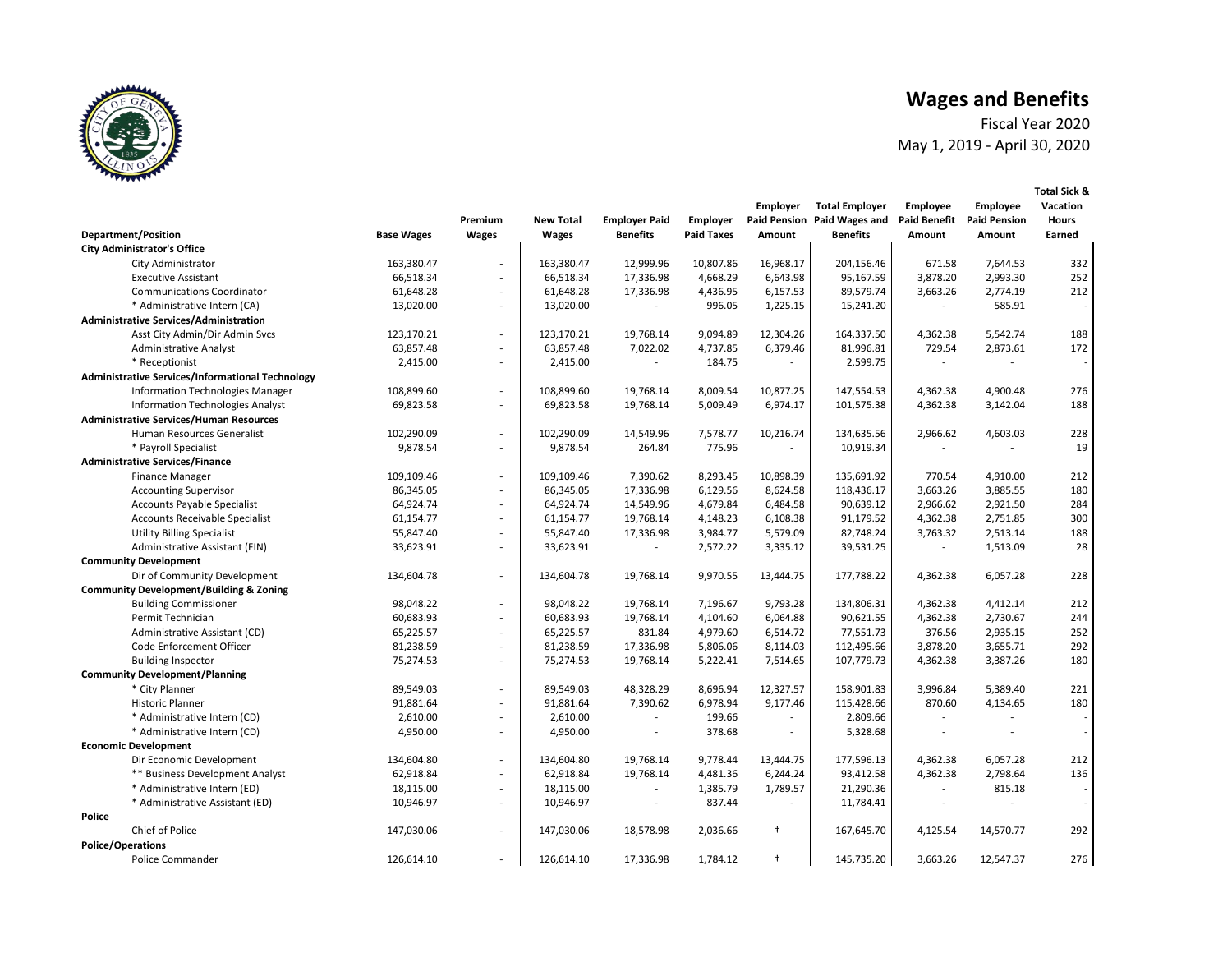Fiscal Year 2020 May 1, 2019 - April 30, 2020

|                                  |                   |               |                  |                      |                   | Employer             | <b>Total Employer</b>       | Employee                    | <b>Employee</b>     | Vacation       |
|----------------------------------|-------------------|---------------|------------------|----------------------|-------------------|----------------------|-----------------------------|-----------------------------|---------------------|----------------|
|                                  |                   | Premium       | <b>New Total</b> | <b>Employer Paid</b> | Employer          |                      | Paid Pension Paid Wages and | <b>Paid Benefit</b>         | <b>Paid Pension</b> | <b>Hours</b>   |
| <b>Department/Position</b>       | <b>Base Wages</b> | <b>Wages</b>  | <b>Wages</b>     | <b>Benefits</b>      | <b>Paid Taxes</b> | Amount               | <b>Benefits</b>             | Amount                      | Amount              | Earned         |
| * Police Sergeant                | 6,072.86          |               | 6,072.86         | 43,073.66            | 688.55            | $\ddagger$           | 49,835.07                   | 294.66                      | 601.82              |                |
| ** Police Sergeant               | 102,954.74        | 18,038.26     | 120,993.00       | 19,768.14            | 1,678.35          | $\ddot{\phantom{1}}$ | 142,439.49                  | 4,362.38                    | 10,202.78           | 212            |
| <b>Police Sergeant</b>           | 106,476.46        | 30,178.84     | 136,655.30       | 19,768.14            | 1,863.75          | $\ddagger$           | 158,287.19                  | 4,147.44                    | 10,551.86           | 260            |
| Police Sergeant                  | 110,857.31        | 11,953.27     | 122,810.58       | 17,336.98            | 1,706.71          | $\ddagger$           | 141,854.27                  | 3,663.26                    | 10,986.05           | 276            |
| <b>Police Sergeant</b>           | 106,476.20        | 10,344.77     | 116,820.97       | 17,336.98            | 1,638.59          | $\ddagger$           | 135,796.54                  | 3,878.20                    | 10,551.86           | 252            |
| <b>Police Sergeant</b>           | 108,631.94        | 27,672.48     | 136,304.42       | 19,768.14            | 1,917.21          | $\ddagger$           | 157,989.77                  | 4,147.44                    | 10,765.47           | 236            |
| Police Sergeant                  | 108,632.06        | 5,775.99      | 114,408.05       | 19,591.24            | 1,530.18          | $\ddagger$           | 135,529.47                  | 4,264.28                    | 10,765.53           | 244            |
| <b>Police Sergeant</b>           | 113,845.14        | 9,814.81      | 123,659.95       |                      | 1,756.33          | $\ddagger$           | 125,416.28                  | $\mathcal{L}_{\mathcal{A}}$ | 11,282.11           | 260            |
| Police Officer                   | 97,964.56         | 5,329.36      | 103,293.92       | 24,288.98            | 1,503.98          | $\ddagger$           | 129,086.88                  | 4,147.44                    | 9,708.40            | 260            |
| Police Officer                   | 97,953.58         | 11,763.75     | 109,717.33       | 8,542.03             | 1,595.92          | $\ddagger$           | 119,855.28                  | 870.60                      | 9,707.31            | 260            |
| Police Officer                   | 97,964.50         | 8,378.33      | 106,342.83       | 8,442.90             | 1,546.79          | $\ddagger$           | 116,332.52                  | 770.54                      | 9,708.40            | 252            |
| Police Officer                   | 97,964.50         | 4,878.37      | 102,842.87       | 18,860.75            | 1,473.40          | $\ddagger$           | 123,177.02                  | 3,564.48                    | 9,708.40            | 212            |
| * Police Officer                 | 13,498.11         | 377.08        | 13,875.19        | 40,721.68            | 739.60            | $\ddagger$           | 55,336.47                   | 721.44                      | 1,337.66            | $\overline{7}$ |
| * Police Officer                 | 43,287.70         | 1,626.18      | 44,913.88        | 33,880.77            | 1,119.00          | $\ddagger$           | 79,913.65                   | 156.90                      | 4,289.86            | 37             |
| Police Officer                   | 70,073.27         | 5,220.03      | 75,293.30        | 20,518.14            | 1,000.24          | $^\mathrm{+}$        | 96,811.68                   | 4,362.38                    | 6,944.20            | 176            |
| * Police Officer                 | 41,996.09         | 1,716.83      | 43,712.92        | 2,795.60             | 641.14            | $\ddagger$           | 47,149.66                   | 253.62                      | 4,161.78            | 59             |
| Police Officer                   | 94,310.71         | 16,142.02     | 110,452.73       | 3,012.41             | 1,636.20          | $\ddagger$           | 115,101.34                  | 214.94                      | 9,346.19            | 268            |
| Police Officer                   | 98,352.64         | 30,334.54     | 128,687.18       | 20,518.14            | 1,815.45          | $\ddot{\phantom{1}}$ | 151,020.77                  | 4,362.38                    | 9,746.85            | 292            |
| Police Officer                   | 68,900.17         | 5,941.97      | 74,842.14        | 7,249.96             | 1,085.16          | $\ddagger$           | 83,177.26                   | 771.64                      | 7,310.78            | 176            |
| Police Officer                   | 97,953.51         | 7,795.02      | 105,748.53       | 18,086.98            | 1,493.50          | $\ddagger$           | 125,329.01                  | 3,663.26                    | 9,707.31            | 292            |
| * Police Officer                 | 20,866.24         | $\sim$        | 20,866.24        | 2,474.64             | 298.89            | $\ddot{\phantom{1}}$ | 23,639.77                   | 258.08                      | 2,067.83            | 33             |
| Police Officer                   | 97,210.35         | 13,834.27     | 111,044.62       | 19,328.98            | 1,563.08          | $\ddagger$           | 131,936.68                  | 4,125.54                    | 9,669.93            | 284            |
| Police Officer                   | 97,964.50         | 18,618.47     | 116,582.97       | 18,086.98            | 1,646.96          | $\ddot{\phantom{1}}$ | 136,316.91                  | 3,878.20                    | 9,708.40            | 276            |
| Police Officer                   | 97,975.50         | 22,526.10     | 120,501.60       | 19,328.98            | 1,702.40          | $\ddagger$           | 141,532.98                  | 3,910.60                    | 9,709.49            | 276            |
| Police Officer                   | 71,090.25         | 9,044.30      | 80,134.55        | 750.00               | 1,173.02          | $\ddagger$           | 82,057.57                   |                             | 7,045.03            | 176            |
| Police Officer                   | 91,377.08         | 17,371.85     | 108,748.93       | 7,692.24             | 1,576.36          | $\ddagger$           | 118,017.53                  | 822.18                      | 9,025.36            | 212            |
| Police Officer                   | 83,391.94         | 19,705.92     | 103,097.86       | 18,086.98            | 1,453.13          | $\ddagger$           | 122,637.97                  | 3,663.26                    | 13,350.36           | 176            |
| * Police Officer                 | 41,996.11         | 1,766.35      | 43,762.46        | 750.00               | 645.53            | $\ddagger$           | 45,157.99                   | $\overline{\phantom{a}}$    | 4,161.78            | 59             |
| Police Officer                   | 97,964.50         | 10,016.23     | 107,980.73       | 19,328.98            | 1,523.96          | $\ddagger$           | 128,833.67                  | 4,125.54                    | 9,744.68            | 252            |
| Police Officer                   | 78,953.20         | 8,089.04      | 87,042.24        | 8,140.62             | 1,260.65          | $\ddagger$           | 96,443.51                   | 870.60                      | 7,819.76            | 180            |
| Police Officer                   | 80,036.36         | 12,243.43     | 92,279.79        | 8,140.62             | 1,336.64          | $\ddagger$           | 101,757.05                  | 870.60                      | 7,931.56            | 180            |
| Police Officer                   | 97,587.42         | 14,252.57     | 111,839.99       | 19,328.98            | 1,528.77          | $\ddagger$           | 132,697.74                  | 3,910.60                    | 9,671.02            | 228            |
| Police Officer                   | 97,975.51         | 16,109.72     | 114,085.23       | 10,345.04            | 1,596.39          | $\ddagger$           | 126,026.66                  | 2,033.54                    | 9,709.49            | 228            |
| * Police Officer                 | 6,438.17          | $\mathcal{L}$ | 6,438.17         | 927.99               | 91.91             | $\ddagger$           | 7,458.07                    | 101.07                      | 638.02              | 11             |
| Police Officer                   | 81,114.93         | 12,907.44     | 94,022.37        | 18,513.05            | 1,332.13          | $\ddagger$           | 113,867.55                  | 3,506.36                    | 8,038.43            | 188            |
| Police Officer                   | 85,929.51         | 16,656.70     | 102,586.21       | 20,398.99            | 1,483.34          | $\ddagger$           | 124,468.54                  | 3,605.58                    | 8,515.68            | 188            |
| <b>Police/Support Services</b>   |                   |               |                  |                      |                   |                      |                             |                             |                     |                |
| <b>Police Commander</b>          | 124,295.39        | 123.12        | 124,418.51       | 19,768.14            | 1,716.88          | $\ddagger$           | 145,903.53                  | 4,362.38                    | 12,317.61           | 292            |
| Administrative Assistant (PD)    | 65,235.95         | $\sim$        | 65,235.95        | 18,677.95            | 4,477.25          | 6,527.13             | 88,391.15                   | 4,125.54                    | 2,940.12            | 252            |
| <b>Records Manager</b>           | 87,766.12         | $\mathcal{L}$ | 87,766.12        | 19,935.09            | 6,211.08          | 8,782.06             | 122,694.35                  | 4,147.44                    | 3,956.92            | 276            |
| <b>Police Records Specialist</b> | 60,199.86         | 181.86        | 60,381.72        | 19,768.14            | 4,289.43          | 6,023.67             | 90,462.96                   | 4,362.38                    | 2,717.18            | 188            |
| <b>Police Records Specialist</b> | 61,938.45         | $\sim$        | 61,938.45        | 7,390.62             | 4,676.44          | 6,186.53             | 80,192.04                   | 870.60                      | 2,787.29            | 188            |
| <b>Police Records Specialist</b> | 66,982.98         | $\sim$        | 66,982.98        | 19,768.14            | 4,611.86          | 6,695.79             | 98,058.77                   | 4,147.44                    | 3,014.17            | 276            |
| <b>Police Records Specialist</b> | 53,918.31         |               | 53,918.31        | 14,531.00            | 3,882.20          | 5,385.51             | 77,717.02                   | 3,175.32                    | 2,426.30            | 180            |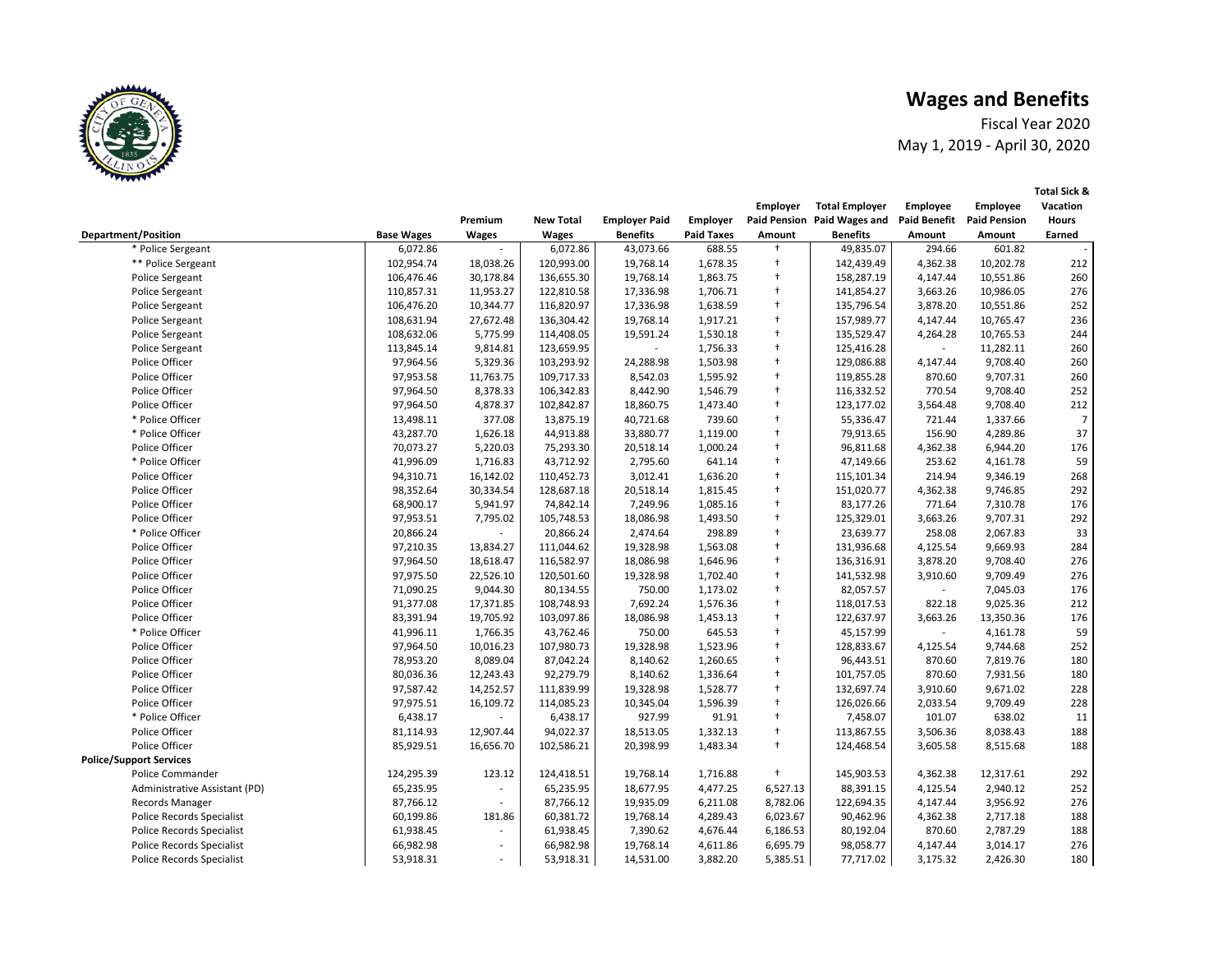**Total Sick &** 

Fiscal Year 2020 May 1, 2019 - April 30, 2020

|      |                                  |                   |                          |                  |                          |                   | <b>Employer</b>          | <b>Total Employer</b>       | <b>Employee</b>     | <b>Employee</b>     | Vacation                    |
|------|----------------------------------|-------------------|--------------------------|------------------|--------------------------|-------------------|--------------------------|-----------------------------|---------------------|---------------------|-----------------------------|
|      |                                  |                   | Premium                  | <b>New Total</b> | <b>Employer Paid</b>     | <b>Employer</b>   |                          | Paid Pension Paid Wages and | <b>Paid Benefit</b> | <b>Paid Pension</b> | <b>Hours</b>                |
|      | <b>Department/Position</b>       | <b>Base Wages</b> | <b>Wages</b>             | Wages            | <b>Benefits</b>          | <b>Paid Taxes</b> | Amount                   | <b>Benefits</b>             | Amount              | Amount              | Earned                      |
|      | <b>Police Records Specialist</b> | 65,989.07         | 423.63                   | 66,412.70        | 18,578.98                | 4,768.34          | 6,625.61                 | 96,385.63                   | 4,125.54            | 2,988.61            | 260                         |
|      | <b>Crossing Guard</b>            | 4,770.00          |                          | 4,770.00         |                          | 364.91            |                          | 5,134.91                    |                     |                     |                             |
|      | <b>Crossing Guard</b>            | 4,770.00          | ÷.                       | 4,770.00         | $\sim$                   | 364.91            | $\sim$                   | 5,134.91                    |                     |                     | $\mathcal{L}_{\mathcal{A}}$ |
|      | <b>Crossing Guard</b>            | 4,725.00          |                          | 4,725.00         |                          | 361.47            | $\overline{\phantom{a}}$ | 5,086.47                    |                     |                     |                             |
|      | <b>Crossing Guard</b>            | 4,755.00          | $\overline{a}$           | 4,755.00         | $\mathbf{r}$             | 363.76            | $\mathcal{L}$            | 5,118.76                    |                     |                     |                             |
|      | <b>Crossing Guard</b>            | 4,710.00          | $\overline{\phantom{a}}$ | 4,710.00         | $\overline{\phantom{a}}$ | 360.31            | $\overline{\phantom{a}}$ | 5,070.31                    |                     |                     | $\overline{\phantom{a}}$    |
|      | <b>Crossing Guard</b>            | 4,035.00          | ٠                        | 4,035.00         |                          | 308.68            | $\overline{\phantom{a}}$ | 4,343.68                    |                     |                     |                             |
|      | Police Records Specialist (PT)   | 24,774.47         | $\sim$                   | 24,774.47        | $\overline{\phantom{a}}$ | 1,895.24          | $\sim$                   | 26,669.71                   |                     |                     | 16                          |
|      | Police Records Specialist (PT)   | 21,980.32         | 18.78                    | 21,999.10        | 22.48                    | 1,684.64          | $\overline{\phantom{a}}$ | 23,706.22                   |                     |                     | 16                          |
|      | Police Records Specialist (PT)   | 20,815.72         | ÷.                       | 20,815.72        | $\overline{\phantom{a}}$ | 1,592.41          | ÷.                       | 22,408.13                   |                     | ä,                  | 16                          |
|      | Police Records Specialist (PT)   | 20,482.80         | L.                       | 20,482.80        | 68.39                    | 1,572.16          | ٠                        | 22,123.35                   |                     | ٠                   | 16                          |
|      | <b>Community Service Officer</b> | 48,227.25         | 4,632.01                 | 52,859.26        | 16,576.66                | 3,771.06          | 5,266.44                 | 78,473.42                   | 3,564.48            | 2,378.66            | 188                         |
|      | <b>Community Service Officer</b> | 48,227.24         | 319.14                   | 48,546.38        | 6,487.24                 | 3,662.42          | 4,846.98                 | 63,543.02                   | 671.58              | 2,184.54            | 188                         |
| Fire |                                  |                   |                          |                  |                          |                   |                          |                             |                     |                     |                             |
|      | <b>Fire Chief</b>                | 140,068.59        | $\sim$                   | 140,068.59       | 16,576.66                | 1,986.11          | $^{++}$                  | 158,631.36                  | 3,564.48            | 12,429.87           | 260                         |
|      | Administrative Assistant (FD)    | 59,287.07         | $\sim$                   | 59,287.07        | 17,329.08                | 4,239.90          | 5,921.84                 | 86,777.89                   | 3,875.60            | 2,667.94            | 212                         |
|      | Fire/Operations                  |                   |                          |                  |                          |                   |                          |                             |                     |                     |                             |
|      | Deputy Fire Chief                | 116,040.16        | $\sim$                   | 116,040.16       | 19,768.14                | 1,591.19          | $^{++}$                  | 137,399.49                  | 4,147.44            | 10,971.63           | 292                         |
|      | <b>Fire Battalion Chief</b>      | 119,112.60        | ÷.                       | 119,112.60       | 16,183.48                | 1,663.85          | $^{++}$                  | 136,959.93                  | 3,589.80            | 11,264.19           | 346                         |
|      | <b>Fire Battalion Chief</b>      | 120,307.98        | $\overline{\phantom{a}}$ | 120,307.98       | 19,768.14                | 1,657.47          | $^{++}$                  | 141,733.59                  | 4,362.38            | 11,375.21           | 732                         |
|      | <b>Fire Battalion Chief</b>      | 119,989.66        | ä,                       | 119,989.66       | 17,336.98                | 1,647.76          | $^{++}$                  | 138,974.40                  | 3,878.20            | 11,345.11           | 342                         |
|      | Fire Lieutenant                  | 108,763.20        | 17,998.76                | 126,761.96       | 9,904.88                 | 1,816.07          | $^{++}$                  | 138,482.91                  | 1,586.19            | 10,283.52           | 438                         |
|      | Fire Lieutenant                  | 108,763.18        | 24,529.48                | 133,292.66       | 17,336.98                | 1,830.79          | $^{++}$                  | 152,460.43                  | 3,663.26            | 10,283.52           | 482                         |
|      | Fire Lieutenant                  | 108,763.20        | 5,271.58                 | 114,034.78       | 14,549.96                | 1,610.36          | $^{++}$                  | 130,195.10                  | 3,181.56            | 10,283.52           | 449                         |
|      | Fire Lieutenant                  | 111,949.24        | 27,374.08                | 139,323.32       | 18,578.98                | 1,964.55          | $^{++}$                  | 159,866.85                  | 3,910.60            | 10,584.86           | 402                         |
|      | Fire Lieutenant                  | 106,767.44        | 10,396.98                | 117,164.42       | 18,578.98                | 1,643.10          | $^{++}$                  | 137,386.50                  | 3,910.60            | 10,094.76           | 402                         |
|      | Fire Lieutenant                  | 106,767.44        | 14,530.96                | 121,298.40       | 17,336.98                | 1,703.39          | $^{++}$                  | 140,338.77                  | 3,878.20            | 10,094.76           | 306                         |
|      | Firefighter                      | 93,476.76         | 10,889.55                | 104,366.31       | 16,612.11                | 1,460.00          | $^{++}$                  | 122,438.42                  | 3,724.14            | 8,838.18            | 306                         |
|      | Firefighter                      | 85,080.58         | 9,017.78                 | 94,098.36        | 12,797.42                | 1,331.13          | $^{++}$                  | 108,226.91                  | 2,330.32            | 8,044.40            | 258                         |
|      | Firefighter                      | 90,289.68         | 13,722.93                | 104,012.61       | 18,578.98                | 1,413.39          | $^{++}$                  | 124,004.98                  | 3,910.60            | 8,536.84            | 426                         |
|      | Firefighter                      | 90,289.68         | 10,300.68                | 100,590.36       | 17,336.98                | 1,403.41          | $^{++}$                  | 119,330.75                  | 3,878.20            | 8,536.84            | 438                         |
|      | Firefighter                      | 69,541.35         | 6,530.19                 | 76,071.54        | 6,499.96                 | 1,092.13          | $^{++}$                  | 83,663.63                   | 771.64              | 6,575.05            | 263                         |
|      | Firefighter                      | 81,178.24         | 3,538.13                 | 84,716.37        | 6,499.96                 | 1,218.99          | $^{++}$                  | 92,435.32                   | 671.58              | 7,675.46            | 258                         |
|      | Firefighter                      | 71,643.52         | 8,837.50                 | 80,481.02        | 7,390.62                 | 1,145.50          | $^{++}$                  | 89,017.14                   | 870.60              | 6,773.78            | 338                         |
|      | Firefighter                      | 90,289.68         | 13,342.33                | 103,632.01       | 7,390.62                 | 1,491.11          | $^{++}$                  | 112,513.74                  | 870.60              | 8,536.84            | 354                         |
|      | * Firefighter                    | 54,014.62         | 3,511.63                 | 57,526.25        | 12,140.32                | 798.36            | $^{++}$                  | 70,464.93                   | 2,475.10            | 5,107.08            | 122                         |
|      | Firefighter                      | 67,138.82         | 3,784.11                 | 70,922.93        | 7,390.62                 | 947.33            | $^{++}$                  | 79,260.88                   | 870.60              | 6,347.93            | 269                         |
|      | Firefighter                      | 94,303.64         | 12,769.40                | 107,073.04       | 18,578.98                | 1,425.88          | $^{++}$                  | 127,077.90                  | 3,910.60            | 8,916.36            | 354                         |
|      | Paid-On-Call Firefighter         | 260.75            |                          | 260.75           |                          | 19.95             | $^{++}$                  | 280.70                      |                     |                     |                             |
|      | * Paid-On-Call Firefighter       | 483.31            | ÷.                       | 483.31           |                          | 36.99             | $^{++}$                  | 520.30                      |                     |                     |                             |
|      | * Paid-On-Call Firefighter       | 3,468.60          | 74.75                    | 3,543.35         |                          | 271.07            | $^{++}$                  | 3,814.42                    |                     |                     |                             |
|      | Paid-On-Call Firefighter         | 11,371.87         | 165.60                   | 11,537.47        |                          | 882.60            | $\overline{a}$           | 12,420.07                   |                     |                     |                             |
|      | Paid-On-Call Firefighter         | 12,434.50         | 108.81                   | 12,543.31        |                          | 959.58            | ٠                        | 13,502.89                   |                     |                     | $\overline{\phantom{a}}$    |
|      | Paid-On-Call Firefighter         | 15,025.86         | ÷.                       | 15,025.86        |                          | 1,149.48          | ÷.                       | 16,175.34                   |                     |                     |                             |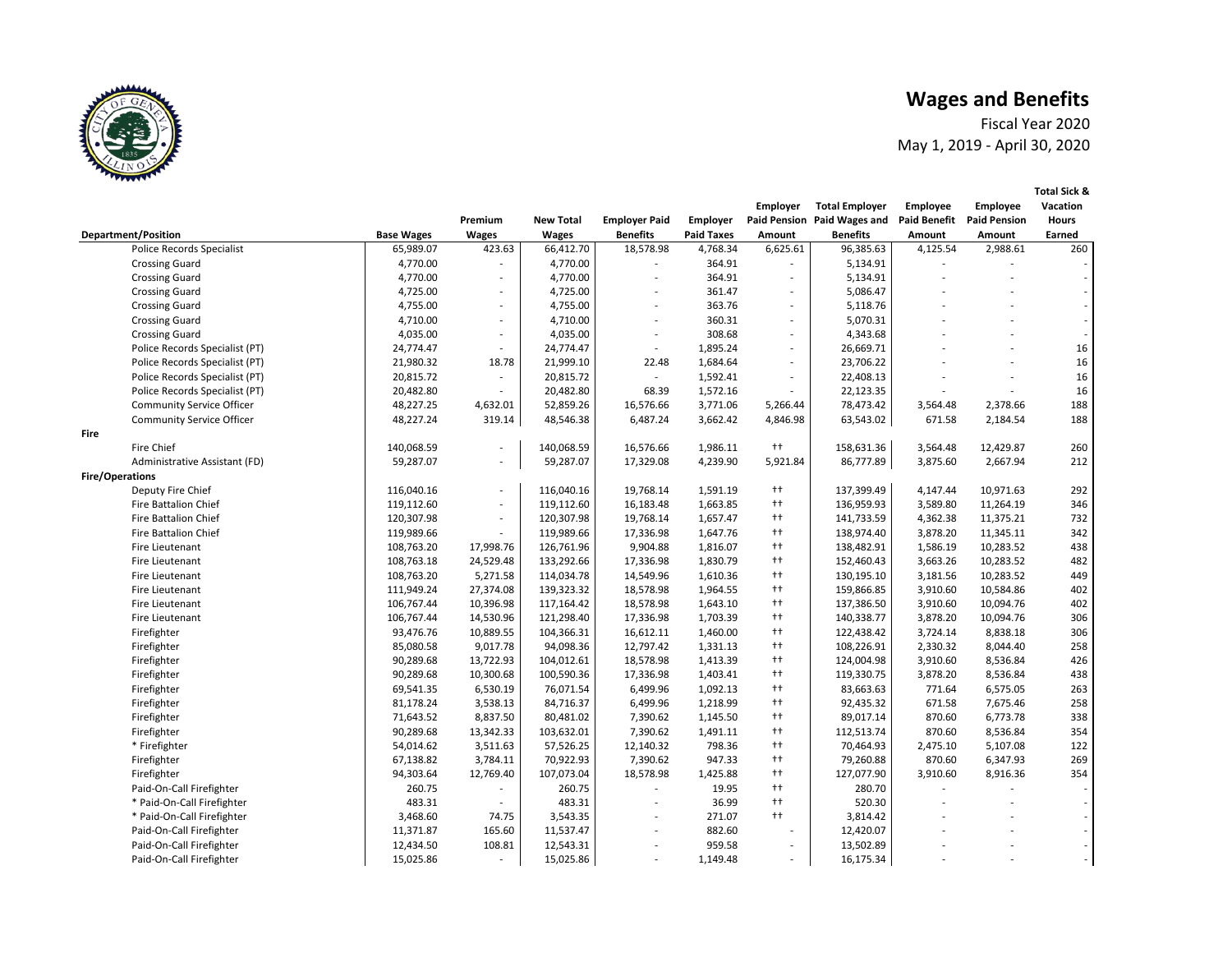Fiscal Year 2020 May 1, 2019 - April 30, 2020

|                                      |                   |                          |                  |                          |                   | <b>Employer</b>          | <b>Total Employer</b>       | <b>Employee</b>          | <b>Employee</b>             | Vacation                 |
|--------------------------------------|-------------------|--------------------------|------------------|--------------------------|-------------------|--------------------------|-----------------------------|--------------------------|-----------------------------|--------------------------|
|                                      |                   | Premium                  | <b>New Total</b> | <b>Employer Paid</b>     | <b>Employer</b>   |                          | Paid Pension Paid Wages and | <b>Paid Benefit</b>      | <b>Paid Pension</b>         | <b>Hours</b>             |
| <b>Department/Position</b>           | <b>Base Wages</b> | <b>Wages</b>             | <b>Wages</b>     | <b>Benefits</b>          | <b>Paid Taxes</b> | Amount                   | <b>Benefits</b>             | Amount                   | Amount                      | Earned                   |
| Paid-On-Call Firefighter             | 7,534.03          |                          | 7,534.03         |                          | 576.35            |                          | 8,110.38                    |                          |                             |                          |
| Paid-On-Call Firefighter             | 22,724.70         | 243.32                   | 22,968.02        | $\overline{a}$           | 1,757.06          | ٠                        | 24,725.08                   |                          |                             |                          |
| Paid-On-Call Firefighter             | 7,899.87          | $\sim$                   | 7,899.87         | $\overline{a}$           | 613.76            | ٠                        | 8,513.63                    |                          |                             |                          |
| Paid-On-Call Firefighter             | 2,827.89          | $\overline{\phantom{a}}$ | 2,827.89         |                          | 216.32            | $\overline{\phantom{a}}$ | 3,044.21                    |                          |                             |                          |
| Paid-On-Call Firefighter             | 1,052.25          | $\sim$                   | 1,052.25         |                          | 80.50             | ÷.                       | 1,132.75                    |                          |                             |                          |
| Paid-On-Call Firefighter             | 768.39            | $\sim$                   | 768.39           | $\overline{a}$           | 58.78             | $\overline{\phantom{a}}$ | 827.17                      |                          |                             |                          |
| Paid-On-Call Firefighter             | 14,229.75         | 317.65                   | 14,547.40        |                          | 1,112.87          | ٠                        | 15,660.27                   |                          |                             |                          |
| Paid-On-Call Firefighter             | 14,698.91         | 254.15                   | 14,953.06        | $\overline{\phantom{a}}$ | 1,143.92          | $\overline{\phantom{a}}$ | 16,096.98                   |                          |                             | $\sim$                   |
| Paid-On-Call Firefighter             | 11,831.51         | $\sim$                   | 11,831.51        |                          | 905.11            | $\overline{\phantom{a}}$ | 12,736.62                   |                          |                             |                          |
| Paid-On-Call Firefighter             | 740.05            | $\sim$                   | 740.05           |                          | 56.62             | ٠                        | 796.67                      |                          |                             |                          |
| Paid-On-Call Firefighter             | 6,097.81          | $\sim$                   | 6,097.81         | $\overline{\phantom{a}}$ | 466.47            | $\overline{\phantom{a}}$ | 6,564.28                    |                          |                             |                          |
| Paid-On-Call Firefighter             | 1,509.68          | $\overline{\phantom{a}}$ | 1,509.68         |                          | 115.49            | $\overline{\phantom{a}}$ | 1,625.17                    |                          |                             |                          |
| Paid-On-Call Firefighter             | 13,442.44         | $\sim$                   | 13,442.44        | $\overline{a}$           | 1,028.35          | ÷.                       | 14,470.79                   |                          |                             | $\sim$                   |
| * Paid-On-Call Firefighter           | 1,710.21          | $\sim$                   | 1,710.21         |                          | 130.83            | $\overline{\phantom{a}}$ | 1,841.04                    |                          |                             |                          |
| Paid-On-Call Firefighter             | 492.34            | $\sim$                   | 492.34           |                          | 37.66             | ٠                        | 530.00                      |                          |                             |                          |
| Paid-On-Call Firefighter             | 6,263.74          | $\overline{\phantom{a}}$ | 6,263.74         | $\overline{a}$           | 479.18            | $\overline{\phantom{a}}$ | 6,742.92                    |                          |                             |                          |
| Paid-On-Call Firefighter             | 10,598.35         | 102.81                   | 10,701.16        |                          | 818.64            | $\overline{\phantom{a}}$ | 11,519.80                   |                          |                             |                          |
| Paid-On-Call Firefighter             | 4,158.61          | $\overline{\phantom{a}}$ | 4,158.61         | $\overline{a}$           | 318.12            | ٠                        | 4,476.73                    |                          |                             | $\sim$                   |
| * Paid-On-Call Firefighter           | 2,400.57          |                          | 2,400.57         |                          | 183.64            |                          | 2,584.21                    |                          |                             |                          |
| * Paid-On-Call Firefighter           | 2,426.72          | $\sim$                   | 2,426.72         |                          | 185.64            | $\sim$                   | 2,612.36                    |                          |                             |                          |
| * Paid-On-Call Firefighter           | 2,447.64          |                          | 2,447.64         | $\overline{\phantom{a}}$ | 187.25            | $\overline{\phantom{a}}$ | 2,634.89                    |                          |                             |                          |
| Paid-On-Call Firefighter             | 43,978.52         | 4,397.18                 | 48,375.70        | $\overline{\phantom{a}}$ | 3,700.75          | ٠                        | 52,076.45                   |                          |                             |                          |
| Paid-On-Call Firefighter             | 6,556.86          | $\sim$                   | 6,556.86         | $\overline{a}$           | 501.60            | ٠                        | 7,058.46                    |                          |                             | $\overline{\phantom{a}}$ |
| Paid-On-Call Firefighter             | 13,207.31         | 69.00                    | 13,276.31        |                          | 1,015.63          | $\overline{\phantom{a}}$ | 14,291.94                   |                          |                             |                          |
| Paid-On-Call Firefighter             | 38,199.78         | 2,707.83                 | 40,907.61        | $\overline{\phantom{a}}$ | 3,129.42          | ÷.                       | 44,037.03                   |                          |                             |                          |
| Paid-On-Call Firefighter             | 14,678.69         | 74.75                    | 14,753.44        | $\overline{a}$           | 1,128.66          | $\overline{\phantom{a}}$ | 15,882.10                   |                          |                             |                          |
| Paid-On-Call Firefighter             | 9,373.32          |                          | 9,373.32         |                          | 717.08            | $\overline{\phantom{a}}$ | 10,090.40                   |                          |                             |                          |
| Paid-On-Call Firefighter             | 7,819.49          | $\sim$                   | 7,819.49         |                          | 598.20            | $\overline{\phantom{a}}$ | 8,417.69                    |                          |                             | $\sim$                   |
| <b>Fire/Prevention</b>               |                   |                          |                  |                          |                   |                          |                             |                          |                             |                          |
| Fire Marshal                         | 136,068.66        | 232.26                   | 136,300.92       | 17,318.02                | 9,930.43          | 11,618.61                | 175,167.98                  | 3,871.96                 | 5,234.56                    | 244                      |
| <b>Public Works</b>                  |                   |                          |                  |                          |                   |                          |                             |                          |                             |                          |
| Dir of Public Works                  | 143,323.24        | $\sim$                   | 143,323.24       | 831.84                   | 10,424.63         | 14,315.67                | 168,895.38                  | 591.50                   | 6,449.52                    | 188                      |
| <b>Public Works/Engineering</b>      |                   |                          |                  |                          |                   |                          |                             |                          |                             |                          |
| City Engineer/Asst. Dir. PW          | 116,173.44        | $\sim$                   | 116,173.44       | 455.04                   | 8,913.73          | 11,603.76                | 137,145.97                  |                          | 5,227.80                    | 212                      |
| Civil Engineer                       | 102,780.88        | $\overline{\phantom{a}}$ | 102,780.88       | 18,560.02                | 7,446.60          | 10,265.81                | 139,053.31                  | 4,119.30                 | 4,625.04                    | 260                      |
| * Associate Civil Engineer           | 10,230.77         | $\overline{\phantom{a}}$ | 10,230.77        | 2,937.34                 | 736.06            | 1,166.31                 | 15,070.48                   | 613.16                   | 460.39                      | 15                       |
| * Engineering Technician             | 19,267.20         | 120.42                   | 19,387.62        | 32,479.76                | 3,611.46          | 4,434.76                 | 59,913.60                   | 820.40                   | 2,159.77                    | 215                      |
| * Engineering Intern                 | 3,564.00          | $\sim$                   | 3,564.00         |                          | 272.65            |                          | 3,836.65                    | $\overline{\phantom{a}}$ | $\mathcal{L}_{\mathcal{A}}$ |                          |
| <b>GIS Coordinator</b>               | 71,022.29         |                          | 71,022.29        | 15,483.39                | 5,190.04          | 7,095.85                 | 98,791.57                   | 3,199.90                 | 3,196.09                    | 180                      |
| <b>GIS Technician</b>                | 58,161.36         | 5,085.50                 | 63,246.86        |                          | 4,838.78          | 6,368.43                 | 74,454.07                   |                          | 2,846.16                    | 176                      |
| * GIS Intern                         | 7,968.00          | $\overline{\phantom{a}}$ | 7,968.00         | $\overline{\phantom{a}}$ | 609.56            | $\sim$                   | 8,577.56                    |                          |                             |                          |
| <b>Public Works/Streets</b>          |                   |                          |                  |                          |                   |                          |                             |                          |                             |                          |
| Superintendent of Street & Fleet     | 102,555.93        |                          | 102,555.93       | 19,768.14                | 7,516.68          | 10,243.70                | 140,084.45                  | 4,362.38                 | 4,614.93                    | 212                      |
| <b>Street Maintenance Supervisor</b> | 87,500.99         | 10,518.72                | 98,019.71        | 19,793.14                | 7,115.05          | 9,879.01                 | 134,806.91                  | 4,362.38                 | 4,403.57                    | 260                      |
|                                      |                   |                          |                  |                          |                   |                          |                             |                          |                             |                          |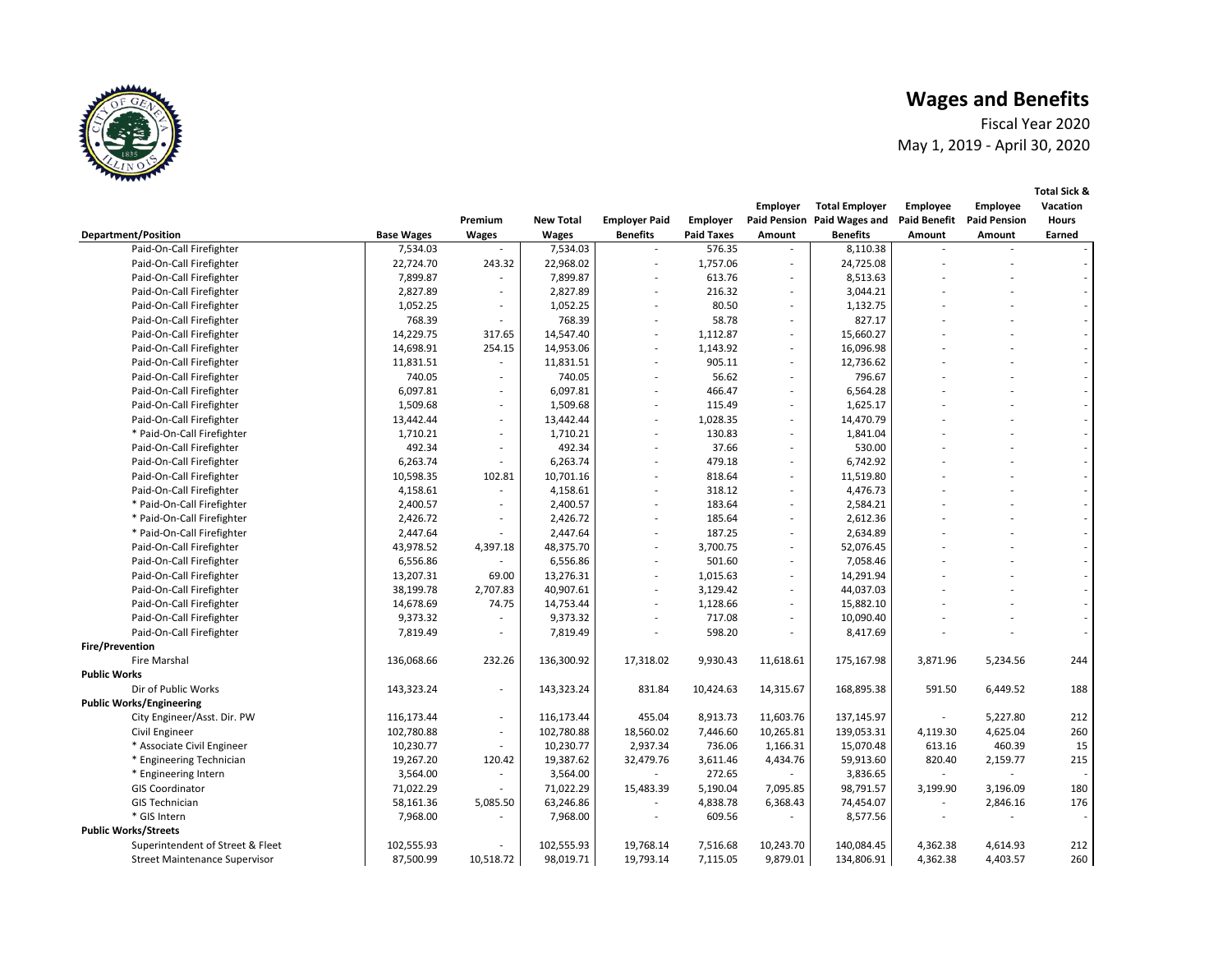Fiscal Year 2020 May 1, 2019 - April 30, 2020

|                                    |                   |                          |                  |                      |                   | <b>Employer</b> | <b>Total Employer</b>       | <b>Employee</b>     | <b>Employee</b>     | Vacation       |
|------------------------------------|-------------------|--------------------------|------------------|----------------------|-------------------|-----------------|-----------------------------|---------------------|---------------------|----------------|
|                                    |                   | Premium                  | <b>New Total</b> | <b>Employer Paid</b> | <b>Employer</b>   |                 | Paid Pension Paid Wages and | <b>Paid Benefit</b> | <b>Paid Pension</b> | <b>Hours</b>   |
| <b>Department/Position</b>         | <b>Base Wages</b> | <b>Wages</b>             | <b>Wages</b>     | <b>Benefits</b>      | <b>Paid Taxes</b> | Amount          | <b>Benefits</b>             | Amount              | Amount              | Earned         |
| <b>Street Maint Lead Worker</b>    | 76,153.80         | 7,038.60                 | 83,192.40        | 15,605.58            | 6,114.88          | 8,382.64        | 113,295.50                  | 3,371.32            | 3,745.33            | 260            |
| <b>Street Maint Lead Worker</b>    | 67,067.30         | 9,082.61                 | 76,149.91        | 17,361.98            | 5,532.33          | 7,690.62        | 106,734.84                  | 3,878.20            | 3,427.82            | 260            |
| <b>Street Maint Lead Worker</b>    | 83,550.34         | 10,505.97                | 94,056.31        | 14,574.96            | 6,969.79          | 9,511.74        | 125,112.80                  | 3,066.68            | 4,233.65            | 292            |
| <b>Street Maint Lead Worker</b>    | 83,550.04         | 6,903.55                 | 90,453.59        | 16,626.66            | 6,670.18          | 9,100.30        | 122,850.73                  | 3,349.54            | 4,072.64            | 380            |
| Administrative Assistant (ST/FL)   | 61,938.37         | 346.38                   | 62,284.75        | 16,576.66            | 4,461.12          | 6,220.45        | 89,542.98                   | 3,564.48            | 2,802.85            | 292            |
| <b>Street Maintenance Worker</b>   | 62,703.23         | 8,009.94                 | 70,713.17        | 16,601.66            | 5,140.58          | 7,150.76        | 99,606.17                   | 3,564.48            | 3,183.24            | 260            |
| <b>Street Maintenance Worker</b>   | 55,591.06         | 5,418.20                 | 61,009.26        | 17,361.98            | 4,228.33          | 5,012.52        | 87,612.09                   | 3,878.20            | 2,213.41            | 209            |
| <b>Street Maintenance Worker</b>   | 49,431.37         | 4,309.59                 | 53,740.96        | 7,415.62             | 4,046.50          | 5,405.49        | 70,608.57                   | 870.60              | 2,419.51            | 188            |
| <b>Street Maintenance Worker</b>   | 62,680.82         | 9,136.97                 | 71,817.79        | 19,818.14            | 5,182.39          | 7,247.11        | 104,065.43                  | 4,147.44            | 3,234.07            | 260            |
| <b>Street Maintenance Worker</b>   | 48,366.74         | 3,399.51                 | 51,766.25        | 50.00                | 3,963.95          | 5,206.20        | 60,986.40                   |                     | 2,331.81            | 180            |
| <b>Street Maintenance Worker</b>   | 62,703.15         | 4,764.54                 | 67,467.69        | 18,628.98            | 4,851.28          | 6,786.49        | 97,734.44                   | 4,125.54            | 3,038.32            | 244            |
| <b>Street Maintenance Worker</b>   | 46,172.31         | 5,167.51                 | 51,339.82        | 7,415.62             | 3,870.45          | 5,183.61        | 67,809.50                   | 770.54              | 2,311.47            | 172            |
| <b>Street Maintenance Worker</b>   | 57,646.15         | 3,739.12                 | 61,385.27        | 18,616.48            | 4,399.75          | 5,451.35        | 89,852.85                   | 3,910.60            | 2,441.09            | 212            |
| * Summer Help (Street)             | 4,452.00          | ÷.                       | 4,452.00         |                      | 340.57            | ٠               | 4,792.57                    |                     | $\sim$              |                |
| <b>Public Works/Fleet Services</b> |                   |                          |                  |                      |                   |                 |                             |                     |                     |                |
| Fleet Maintenance Spv              | 81,506.09         | $\overline{\phantom{a}}$ | 81,506.09        |                      | 6,238.59          | 8,140.85        | 95,885.53                   |                     | 3,667.71            | 180            |
| Fleet Maintenance Tech             | 59,935.97         | 1,989.34                 | 61,925.31        | 7,403.12             | 4,679.73          | 6,211.89        | 80,220.05                   | 770.54              | 2,787.27            | 180            |
| Fleet Maintenance Tech             | 66,419.66         | 384.05                   | 66,803.71        | 17,336.98            | 4,869.93          | 6,819.94        | 95,830.56                   | 3,208.10            | 3,006.24            | 289            |
| <b>Public Works/Electric</b>       |                   |                          |                  |                      |                   |                 |                             |                     |                     |                |
| Superintendent of Electrical Svc   | 130,399.04        | $\overline{\phantom{a}}$ | 130,399.04       | 17,336.98            | 9,657.30          | 13,024.64       | 170,417.96                  | 3,663.26            | 5,867.91            | 292            |
| Mgr Dist., Const., and Maint.      | 117,608.12        | $\overline{\phantom{a}}$ | 117,608.12       | 19,768.14            | 8,621.99          | 11,743.61       | 157,741.86                  | 4,147.44            | 5,292.30            | 292            |
| Mgr. Electric Operations           | 110,507.69        | $\overline{\phantom{a}}$ | 110,507.69       | 19,768.14            | 8,126.59          | 11,037.82       | 149,440.24                  | 4,362.38            | 4,972.96            | 188            |
| * Electric Foreman                 | 34,894.50         | $\overline{\phantom{a}}$ | 34,894.50        | 25,670.45            | 4,031.92          | 5,027.62        | 69,624.49                   | 1,295.60            | 2,448.51            | $\overline{7}$ |
| ** Electric Foreman                | 113,573.40        | 26,095.18                | 139,668.58       | 19,163.42            | 10,254.25         | 13,942.55       | 183,028.80                  | 4,014.98            | 6,287.76            | 252            |
| Electric Foreman                   | 116,476.08        | 24,993.09                | 141,469.17       | 16,606.66            | 10,075.42         | 14,091.78       | 182,243.03                  | 3,564.48            | 6,367.44            | 292            |
| Electric Field Serviceman          | 116,476.09        | 21,343.46                | 137,819.55       | 18,593.98            | 9,929.49          | 13,760.72       | 180,103.74                  | 3,910.60            | 6,202.52            | 292            |
| Administrative Assistant (EL)      | 66,598.69         | 8,988.05                 | 75,586.74        | 16,576.66            | 5,529.50          | 7,521.01        | 105,213.91                  | 3,564.48            | 3,401.42            | 276            |
| Purchasing and Inventory Coord     | 78,205.62         | 28.22                    | 78,233.84        | 16,576.66            | 5,630.50          | 7,813.93        | 108,254.93                  | 3,349.54            | 3,520.62            | 284            |
| * Electric Lineman                 | 41,014.98         | 5,614.00                 | 46,628.98        | 26,428.06            | 4,964.83          | 6,116.34        | 84,138.21                   | 1,456.10            | 2,978.75            | 230            |
| * Electric Lineman                 | 104,831.09        | 12,843.73                | 117,674.82       | 7,390.62             | 8,954.34          | 11,827.35       | 145,847.13                  | 854.60              | 5,296.69            | 92             |
| Electric Lineman                   | 108,940.16        | 24,109.03                | 133,049.19       | 19,768.14            | 9,872.42          | 13,260.75       | 175,950.50                  | 4,362.38            | 5,989.92            | 364            |
| Electric Lineman                   | 108,921.90        | 18,397.76                | 127,319.66       | 16,576.66            | 9,480.86          | 12,740.20       | 166,117.38                  | 3,564.48            | 5,730.06            | 252            |
| * Electric Lineman                 | 98,682.37         | 10,178.02                | 108,860.39       | 5,955.85             | 8,309.10          | 8,778.31        | 131,903.65                  | 615.34              | 3,872.08            | 89             |
| <b>Electric Apprentice</b>         | 88,797.29         | 65.23                    | 88,862.52        | 7,390.62             | 6,734.28          | 8,891.96        | 111,879.38                  | 870.60              | 3,998.73            | 212            |
| <b>Electric Apprentice</b>         | 92,871.36         | 10,407.02                | 103,278.38       | 18,578.98            | 7,213.74          | 10,353.16       | 139,424.26                  | 4,039.54            | 4,647.20            | 228            |
| ** Electric Apprentice             | 59,830.98         | 7,257.44                 | 67,088.42        | 19,768.14            | 4,816.94          | 6,751.16        | 98,424.66                   | 4,147.44            | 3,019.69            | 188            |
| Public Works/Water/Wastewater      |                   |                          |                  |                      |                   |                 |                             |                     |                     |                |
| Superintendent of Water/WW         | 116,517.51        | $\overline{\phantom{a}}$ | 116,517.51       | 19,768.14            | 8,482.28          | 11,640.94       | 156,408.87                  | 4,147.44            | 5,243.37            | 276            |
| * Administrative Analyst (Water)   | 54,546.88         | ÷.                       | 54,546.88        | 6,166.62             | 4,118.76          | 5,526.14        | 70,358.40                   | 719.03              | 2,454.61            | 81             |
| Spv Sys Maint and Cust Service     | 91,624.33         | 14,196.29                | 105,820.62       | 19,768.14            | 7,693.24          | 10,581.42       | 143,863.42                  | 4,362.38            | 4,761.95            | 276            |
| Spv Water Supply and Treatment     | 104,525.39        | 25,771.66                | 130,297.05       | 19,768.14            | 9,662.05          | 13,053.00       | 172,780.24                  | 4,147.44            | 5,863.36            | 292            |
| Wastewater Treatment Supervisor    | 93,025.64         | 34,819.82                | 127,845.46       | 7,390.62             | 9,738.60          | 12,762.07       | 157,736.75                  | 770.54              | 5,753.04            | 276            |
| Lead WW Treatment Plant Oper       | 75,531.10         | 13,938.50                | 89,469.60        | 14,549.96            | 6,603.01          | 8,927.97        | 119,550.54                  | 3,181.56            | 4,026.13            | 212            |
| Lead Water/Sewer Maint. Wkr        | 72,950.26         | 7,572.27                 | 80,522.53        | 19,768.14            | 5,828.16          | 8,031.04        | 114,149.87                  | 4,362.38            | 3,623.52            | 236            |